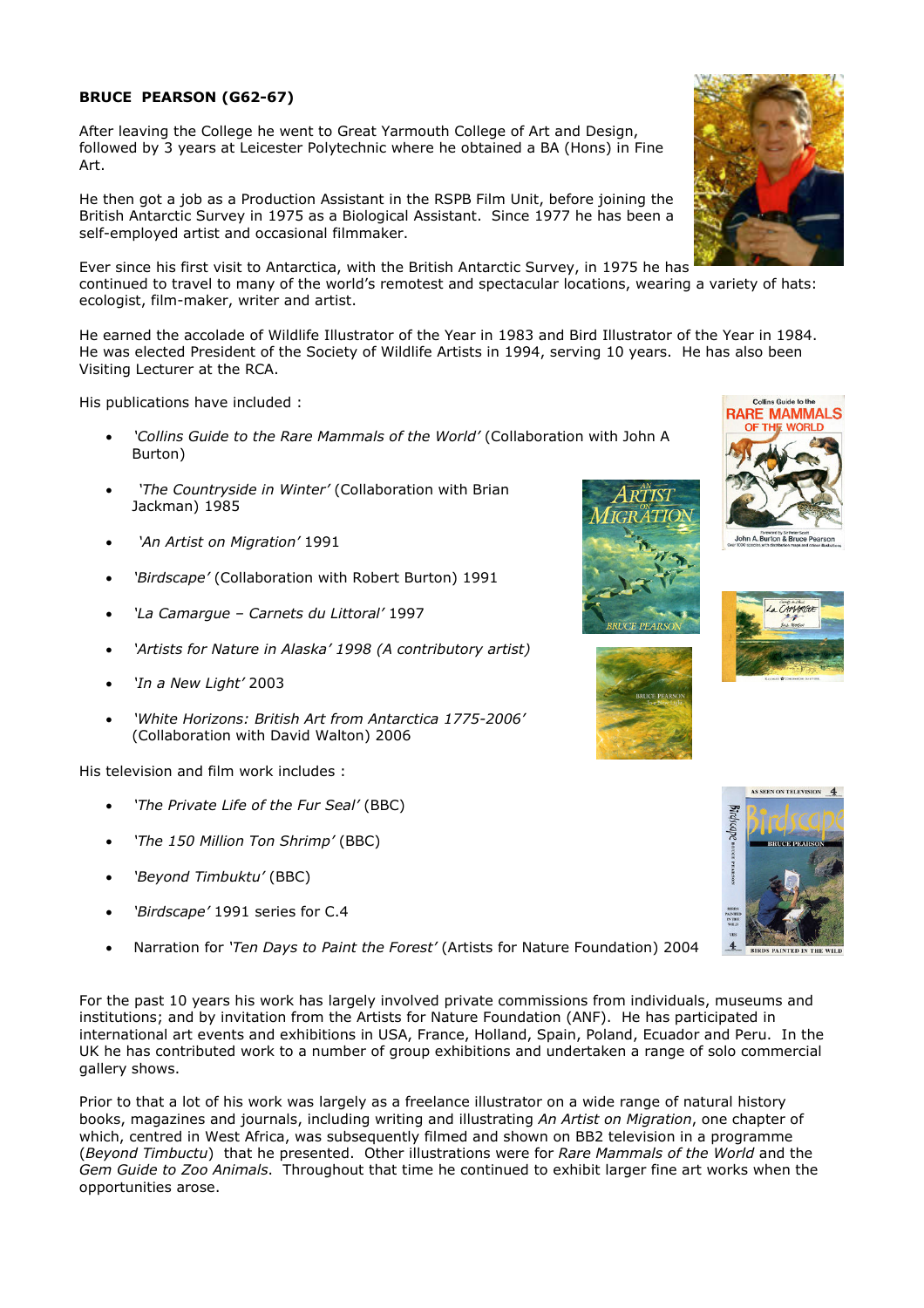As well as painting and printmaking, early projects involved filming in Antarctica as director-cameraman on an idea developed in collaboration with a friend and colleague. This became a documentary programme (The Private Life of the Fur Seal) subsequently shown on BBC1 television. A second programme (The 150) Million Tonne Shrimp) telling a more complex Antarctic story was shown on BBC2 television two years later. Following the success of the programmes he was commissioned by Channel 4 Television to write and present the six part Birdscape series about a range of British landscapes and the lives of some of the birds, and some of the people associated with them.

His studio is now filled with huge numbers of drawings, paintings, notebooks, and sketches reflecting visits over many years to the Arctic and Antarctica, Africa, many countries and regions of Europe, the Caribbean, and North and South America. There are still opportunities to travel and find new ideas, see new species and experience different landscapes.

After 30 years he has just been presented with an opportunity of returning to the Antarctic. This time he is going there as an artist in residence on board the cruise ship Spirit of Adventure.

Visit his website at www.brucepearson.net

An example of his work



A detailed summary of the main events in his working life :-

- 1975 2006 Contributions to Society of Wildlife Artists annual exhibition at the Mall Galleries, London
- 1973 1975 Film Production Assistant, Film Unit of Royal Society for the Protection of Birds (RSPB)
- 1975 1978 Three austral summer visits to Bird Island, South Georgia and Antarctic Peninsula. First visit as field assistant, and subsequent visits as freelance artists and filmmaker.
- 1976 Life, Light and Landscape, Assembly Rooms, Norwich first solo exhibition
- 1977 An Artist in Antarctica, solo exhibition at the Scott Polar Institute, Cambridge
- 1978 Elected member of Society of Wildlife Artists
- 1979 Publication of Rare Mammals of the World (illustrator) a quide with text and maps to over 100 endangered species

Exhibition at Natural History Museum, London of all illustration work from 'Rare Mammals of the World'

1987 Extensive journey through West Africa and Sahara researching and preparing for a project about bird migration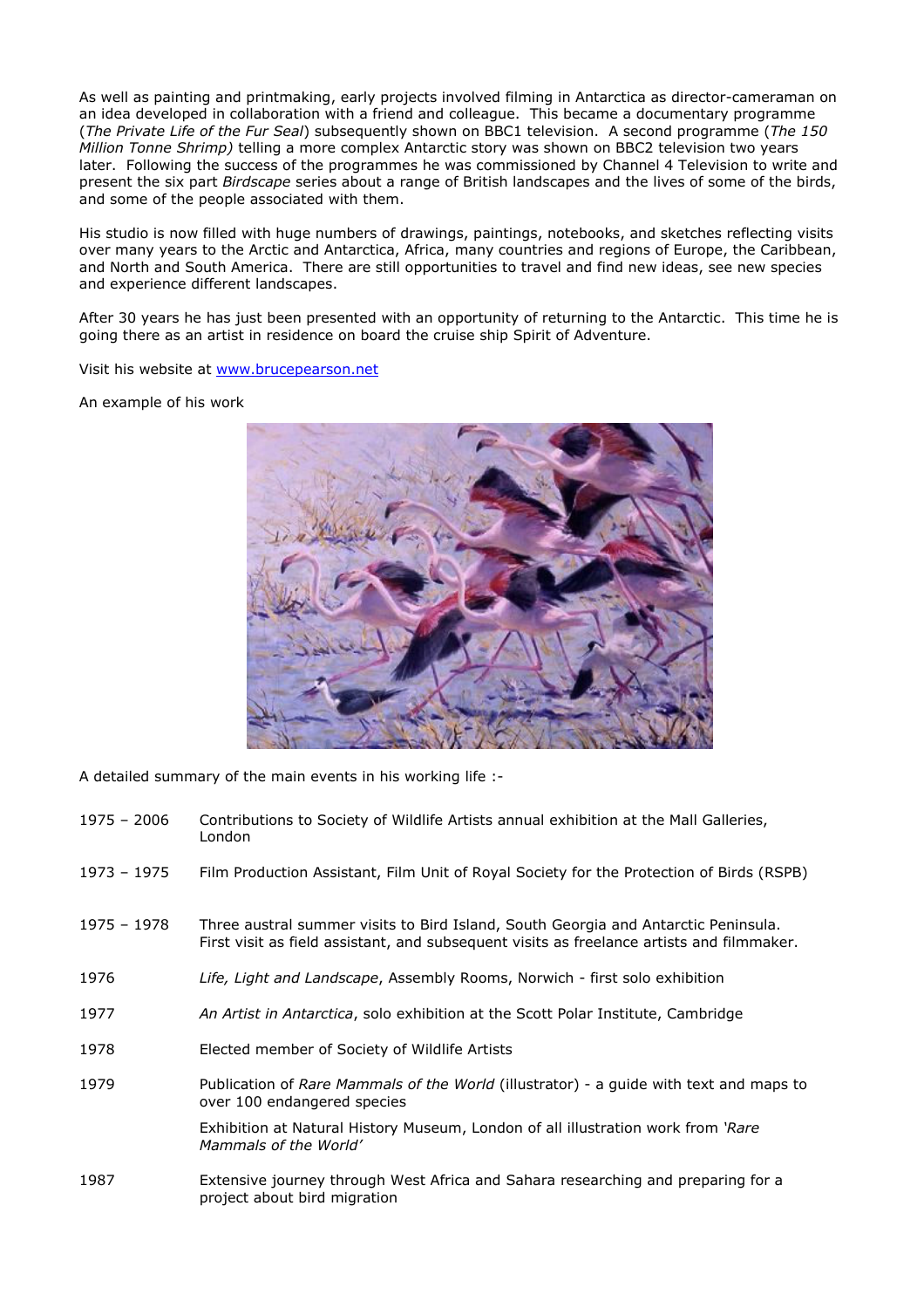| 1989 | Solo exhibition An Artist on Migration at The Jane Neville Gallery, Aslockton, Notts                                                                                          |
|------|-------------------------------------------------------------------------------------------------------------------------------------------------------------------------------|
| 1991 | Publication of An Artist on Migration (author and illustrator) - a personal interpretation<br>of the annual journeys make flowing with the seasons between Europe and Africa. |
| 1992 | Beyond Timbuktu - writer and presenter of a BBC2 World About US film about the<br>people and wildlife dependant on the seasonal floods of the Sahel region of West<br>Africa  |
|      | Selected for inclusion in <i>Birds in Art</i> exhibition at the Leigh Yawkey Woodson Art<br>Museum, USA                                                                       |
| 1994 | Writer and presenter Birdscape a series of six half-hour programmes for Channel 4<br>television                                                                               |
|      | Elected President of the Society of Wildlife Artists                                                                                                                          |
|      | Selected for inclusion in Birds in Art exhibition at the Leigh Yawkey Woodson Art<br>Museum, USA                                                                              |
| 1995 | <b>WILDLIFE ART GALLERY</b><br>Exhibition, Wildlife Art Gallery, Lavenham, Suffolk, UK                                                                                        |



| 1996 | Commissioned by Conservatoire du Littoral and Gallimard (publishers) in France to<br>portray the landscape and wildlife of the Camarque region of southern France                                                       |
|------|-------------------------------------------------------------------------------------------------------------------------------------------------------------------------------------------------------------------------|
|      | Invitation from Artists for Nature Foundation to join international group of artists in<br>Extremadura region of Spain.                                                                                                 |
|      | Subsequently, work included in exhibition tour through Europe                                                                                                                                                           |
|      | Invitation from Parc Les Écrins, France to contribute to an art project in the National<br>Park.                                                                                                                        |
| 1997 | Publication of Carnets du Littoral, La Camarque (author and illustrator)                                                                                                                                                |
|      | Visiting lecturer, Royal College of Art (Communication Art and Design)                                                                                                                                                  |
| 1998 | Invitation to return to Parc Les Écrins in the Alpine region of France to contribute to<br>an ongoing art project                                                                                                       |
|      | Solo exhibition at The Peter Hedley Gallery, Dorset                                                                                                                                                                     |
|      | Invitation to join Artists for Nature project in Alaska's Copper River region;<br>subsequent contribution to Alaskan project touring exhibition in USA                                                                  |
| 1999 | Mural commission for London Aquarium                                                                                                                                                                                    |
|      | Commission for 24 original works from Royal Caribbean Cruise Line                                                                                                                                                       |
| 2000 | Mural Commission for entrance foyer at RSPB national headquarters                                                                                                                                                       |
| 2001 | Mural commission for Royal Society for the Protection of Birds (RSPB) visitor centres<br>at Derwent Ings and Pulborough Brooks nature reserves.                                                                         |
| 2002 | Wildlife and the Artist, group exhibition, Wildlife Art Gallery, Lavenham, Suffolk                                                                                                                                      |
| 2003 | Invitation to participate in art project undertaken in the Tumbesian region on the<br>borders of Ecuador and Peru; included as of a group of artists invited from 6 countries<br>by Artists for Nature Foundation (ANF) |
|      | Visiting lecturer, Royal College of Art (Communication Art and Design)                                                                                                                                                  |